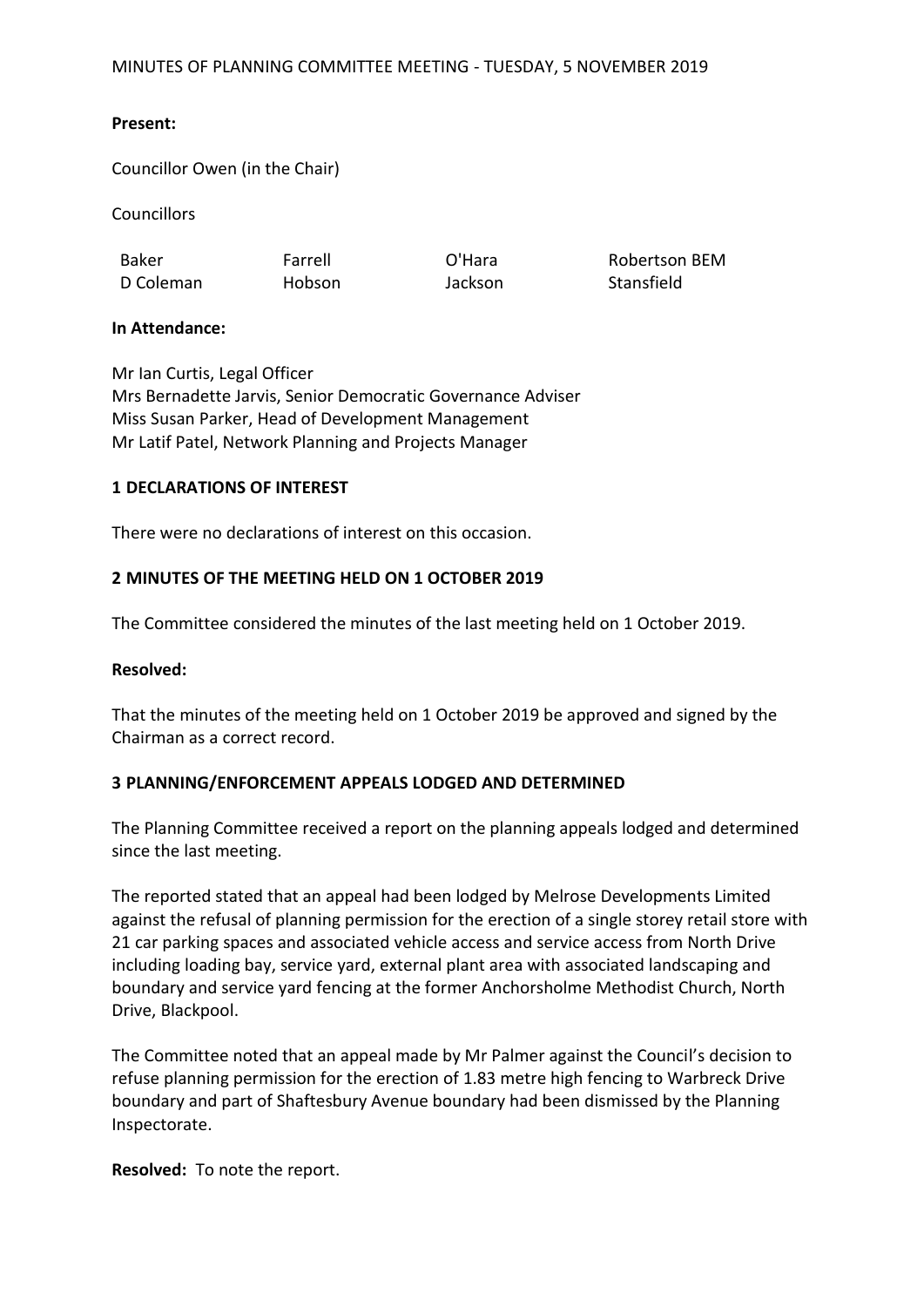# **4 PLANNING ENFORCEMENT UPDATE REPORT**

The Committee considered the summary of planning enforcement activity within Blackpool during September 2019.

The report stated that 28 new cases had been registered for investigation, eight cases had been resolved by negotiation without recourse to formal action and 83 cases had been closed as there had either been no breach of planning control found, no action was appropriate or it had not been considered expedient to take action.

It was noted that a Section 215 Notice had been served in September 2019.

The report also provided comparative information for the same period last year.

The Committee noted the continued high level of enforcement activity undertaken.

**Resolved:** To note the outcome of the cases set out in the report and to support the actions of the Service Manager, Public Protection Department.

#### **5 PLANNING APPLICATIONS AND APPEALS PERFORMANCE**

The Committee considered an update report on the Council's performance in relation to Government targets.

The report stated that for the quarter July – September 2019 the Council's performance in terms of speed was 100% of major applications determined with 13 weeks or an agreed Extension of Time against a target of 60% and 93% of non-major applications determined within eight weeks or an agreed Extension of Time against a target of 70%.

Miss Parker, Head of Development Management, reminded the Committee of the intention to report performance on a quarterly basis in future and that this report represented the first quarterly report.

**Resolved:** To note the report.

# **6 PLANNING APPLICATION 19/0163 - FORMER POST OFFICE ABINGDON STREET AND EDWARD STREET, BLACKPOOL**

The Planning Committee considered planning application 19/0163 requesting permission for internal and external alterations to the former post office including erection of two x 3 storey rear extensions, including one with roof terrace to Abingdon Street elevation, erection of first floor level hotel terrace within existing service yard area, installation of replacement windows, new hotel entrance and entrance to Class A3 restaurant/ cafe use to Edward Street elevation, re- cladding of roof level to Edward Street and conversion of buildings to provide 102 bed hotel with ancillary bar, leisure uses, retail uses, restaurant/ cafe within Use Classes A1, A3, D2 with associated Class B1 administrative offices, car parking for 46 vehicles, landscaping, boundary treatment, refuse storage, access, servicing,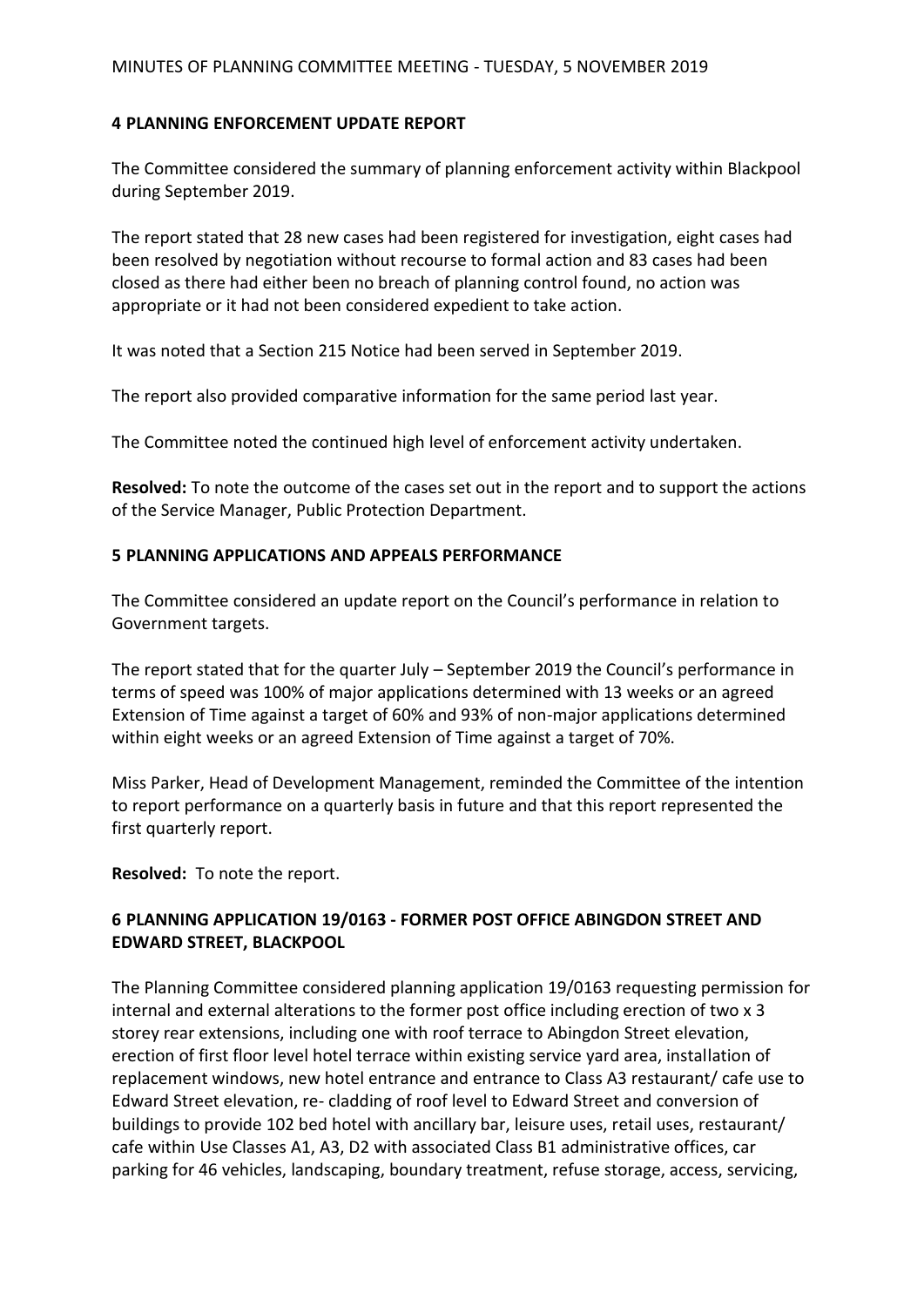#### MINUTES OF PLANNING COMMITTEE MEETING - TUESDAY, 5 NOVEMBER 2019

plant and associated demolition works at Former Post Office, Abingdon Street and Edwards Street, Blackpool.

Miss Parker, Head of Development Management, provided the Committee with an overview of the application and presented the proposed site layout, location and elevation plans and aerial views of the site. Miss Parker advised that there were two applications relating to the proposed development which comprised this application that sought full planning permission and the application at Agenda Item 7 for Listed Building Consent.

Miss Parker reminded the Committee of the two previous applications for planning permission and Listed Building Consent that been approved for the site and advised that the current application represented a revision and re-submission of the previous applications. She also advised that the application remained speculative and that no end user for the proposed development had as yet been identified. The Committee was also reminded of the property's status as a Grade II Listed Building. Miss Parker reported on her view that the proposal represented an appropriate re-use of the premises in principle, subject to the imposition of appropriate conditions.

The Committee noted the current concerns relating to potential enforcement action and acknowledged the need to ensure no further deterioration of the property. Miss Parker referred to the applicant's continued endeavours to identify an end user for the proposed development which provided the potential to bring the building back into beneficial use and thereby safeguard its future which, in her view, weighed significantly in favour of development. She also reported on the lack of objection from the Head of Highways and Traffic Management, subject to appropriate conditions being attached to the permission, if granted and referred to the amended and additional conditions as detailed in the update note. She also reported on the additional objections that had been received since publication of the update note.

Mr White, Member of the Public, spoke in objection to the application. He reported on the reasons for objection which included the oversupply of bed stock in the town, the number of approved applications for new hotels combined with the decrease in the number of overnight visitors. Further concerns related to his view of the inadequate parking provision and overall impact on the community, which in his view extended beyond the independent hoteliers.

Mr Taylor, member of the public, also spoke in objection to the application. His main concerns included the impact on the town and the livelihoods of existing accommodation providers. He also reported on his view of the impact of the proposed development on the provision of quality accommodation.

The Committee considered the application and had regard to the concerns raised by the objectors to the proposal. It noted that commercial competition was not a planning consideration. In response to a question from the Committee, Miss Parker confirmed that the conditions attached to the planning permission, if granted, could be made to be both enforceable and defensible. Members acknowledged the benefit of the proposal in terms of bringing a heritage asset back into use and the need for quality hotel accommodation within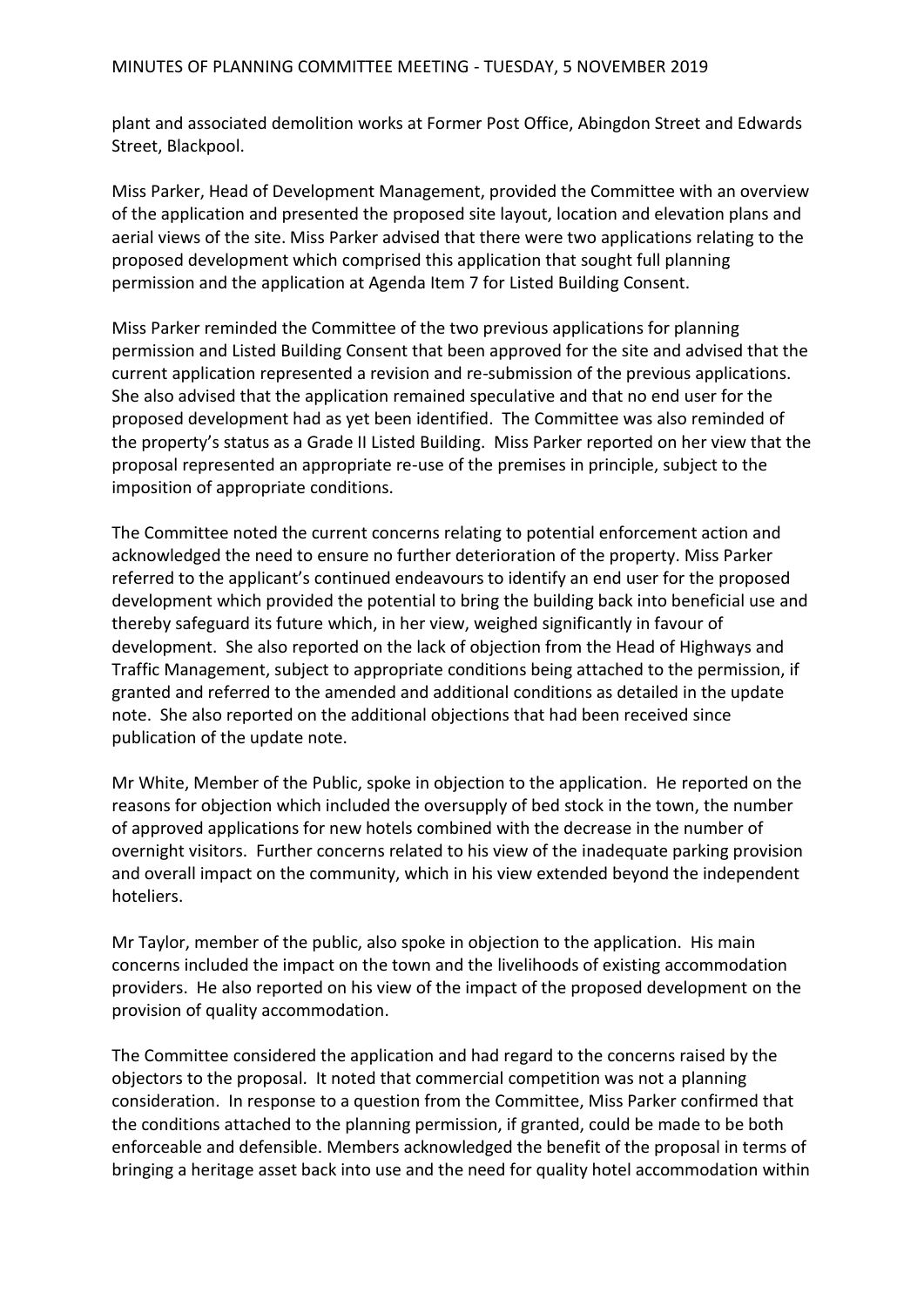the town. In terms of parking provision, the Committee noted the highly accessible location of the premises.

**Resolved:** That the application be approved, subject to the conditions, including the amended and additional conditions reported in the update note, and for the reasons outlined in the decision notice which can be accessed via the link below: [https://idoxpa.blackpool.gov.uk/online](https://idoxpa.blackpool.gov.uk/online-applications/applicationDetails.do?activeTab=documents&keyVal=_BLCKP_DCAPR_63041)[applications/applicationDetails.do?activeTab=documents&keyVal=\\_BLCKP\\_DCAPR\\_63041](https://idoxpa.blackpool.gov.uk/online-applications/applicationDetails.do?activeTab=documents&keyVal=_BLCKP_DCAPR_63041)

Background papers: Applications, plans and replies to consultations on the application.

# **7 PLANNING APPLICATION 19/0164 - FORMER POST OFFICE ABINGDON STREET AND EDWARD STREET, BLACKPOOL**

The Planning Committee considered application 19/0164 requesting Listed Building Consent for internal and external alterations to the former post office including erection of two x 3 storey rear extensions, including one with roof terrace to Abingdon Street elevation, erection of first floor level hotel terrace within existing service yard area, installation of replacement windows, new hotel entrance and entrance to Class A3 restaurant/ cafe use to Edward Street elevation, re- cladding of roof level to Edward Street and conversion of buildings to provide 102 bed hotel with ancillary bar, leisure uses, retail uses, restaurant/ cafe within Use Classes A1, A3, D2 with associated Class B1 administrative offices, car parking for 46 vehicles, landscaping, boundary treatment, refuse storage, access, servicing, plant and associated demolition works at Former Post Office, Abingdon Street and Edwards Street, Blackpool.

The Committee noted that that this application was similar to the application at Agenda Item 6 with the exception that it was requesting Listed Building Consent. Miss Parker drew the Committee's attention to the information already reported at Agenda Item 6.

**Resolved:** That the application be approved, subject to the conditions, including the amended and additional conditions reported in the update note, and for the reasons outlined in the decision notice which can be accessed via the link below: [https://idoxpa.blackpool.gov.uk/online](https://idoxpa.blackpool.gov.uk/online-applications/applicationDetails.do?activeTab=documents&keyVal=_BLCKP_DCAPR_63042)[applications/applicationDetails.do?activeTab=documents&keyVal=\\_BLCKP\\_DCAPR\\_63042](https://idoxpa.blackpool.gov.uk/online-applications/applicationDetails.do?activeTab=documents&keyVal=_BLCKP_DCAPR_63042)

Background papers: Applications, plans and replies to consultations on the application.

# **8 DATE OF NEXT MEETING**

The Committee noted the date of the next meeting as Tuesday 10 December 2019.

# **Chairman**

(The meeting ended 6.27pm)

Any queries regarding these minutes, please contact: